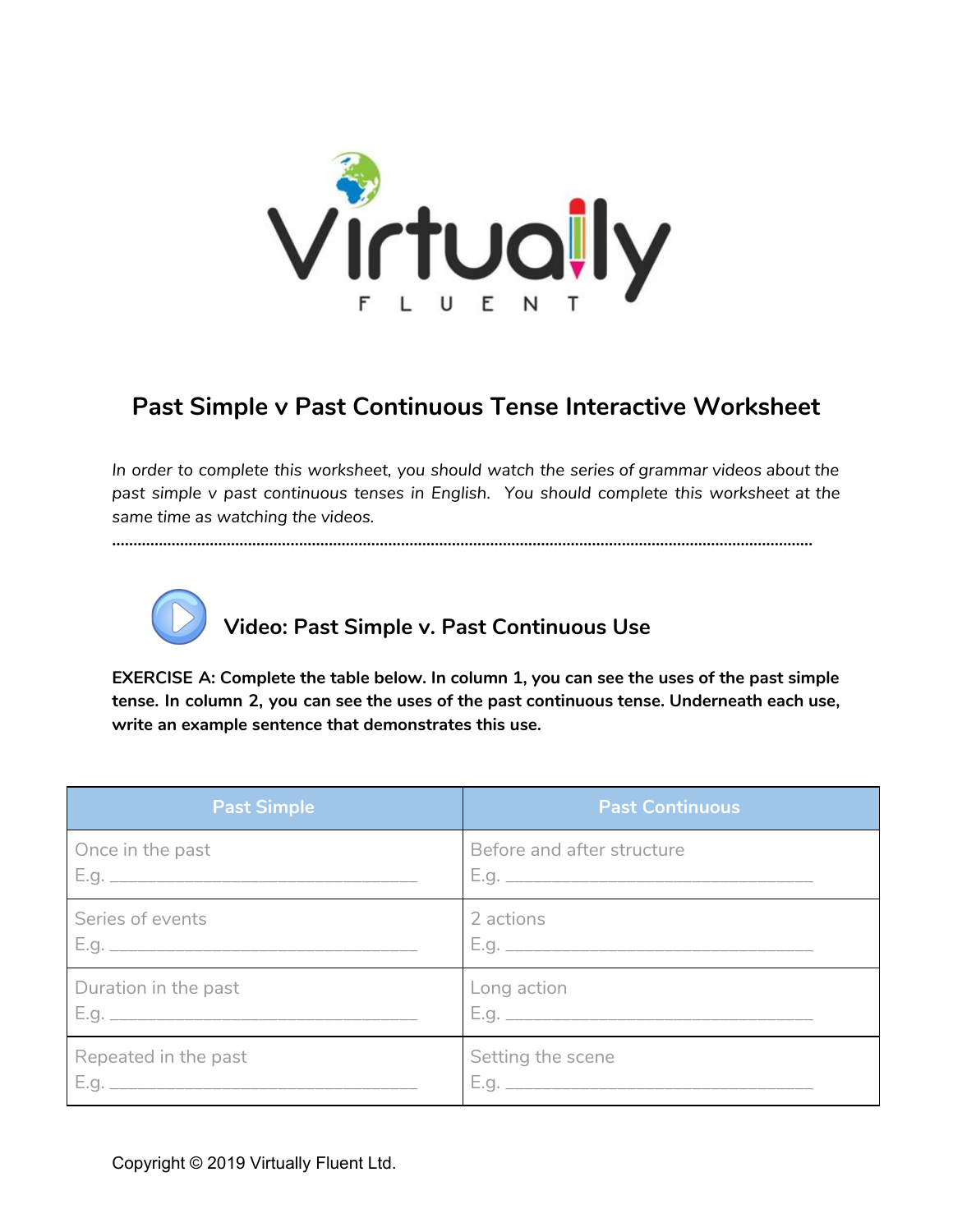| <b>Past Simple</b>   | <b>Past Continuous</b> |
|----------------------|------------------------|
| Changed state        | Change and growth      |
|                      |                        |
| <b>Stative Verbs</b> | Verb to wonder         |
| E.g.                 | E.q.                   |

**EXERCISE B: What is the difference in meaning between these two sentences? Fill in the table with the correct information. In column 1, you can see a sentence. In column 2, you should draw a timeline to represent this sentence and in column 3, you should explain the meaning of this sentence.**

| <b>Sentence</b>                                  | <b>Timeline</b> | <b>Explanation</b> |
|--------------------------------------------------|-----------------|--------------------|
| When I arrived, he did<br>his homework.          |                 |                    |
| When I arrived, he<br>was doing his<br>homework. |                 |                    |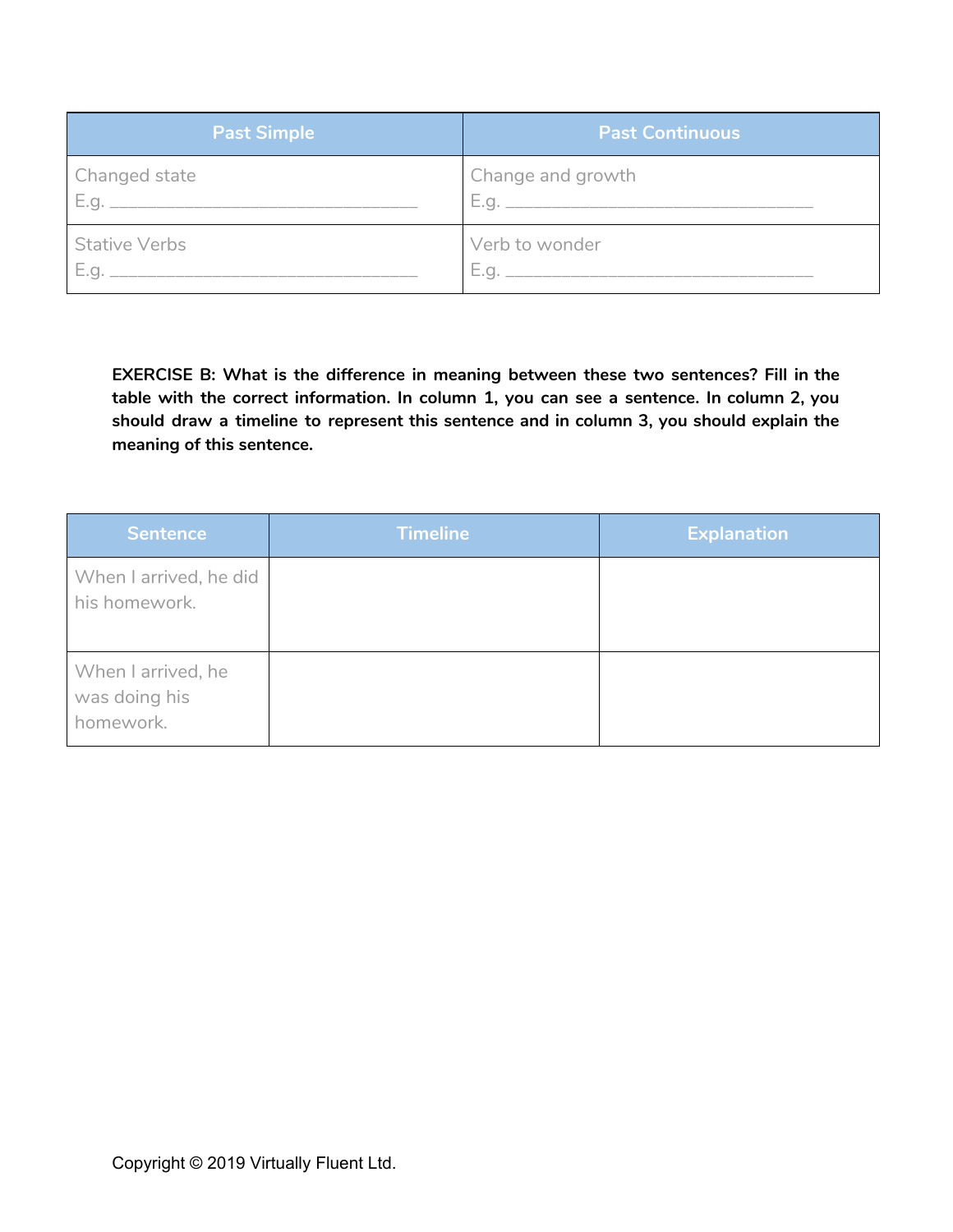**EXERCISE C: What is the difference in meaning between these two sentences? Fill in the table with the correct information. In column 1, you can see a sentence. In column 2, you should draw a timeline to represent this sentence and in column 3, you should explain the meaning of this sentence.**

| <b>Sentence</b>                     | <b>Timeline</b> | <b>Explanation</b> |
|-------------------------------------|-----------------|--------------------|
| At 8am, I left the<br>house.        |                 |                    |
| At 8am, I was leaving<br>the house. |                 |                    |

**EXERCISE D: What is the difference in meaning between these two sentences? Fill in the table with the correct information. In column 1, you can see a sentence. In column 2, you should draw a timeline to represent this sentence and in column 3, you should explain the meaning of this sentence.**

| <b>Sentence</b>                  | <b>Timeline</b> | <b>Explanation</b> |
|----------------------------------|-----------------|--------------------|
| They grew so quickly.            |                 |                    |
| They were growing<br>so quickly. |                 |                    |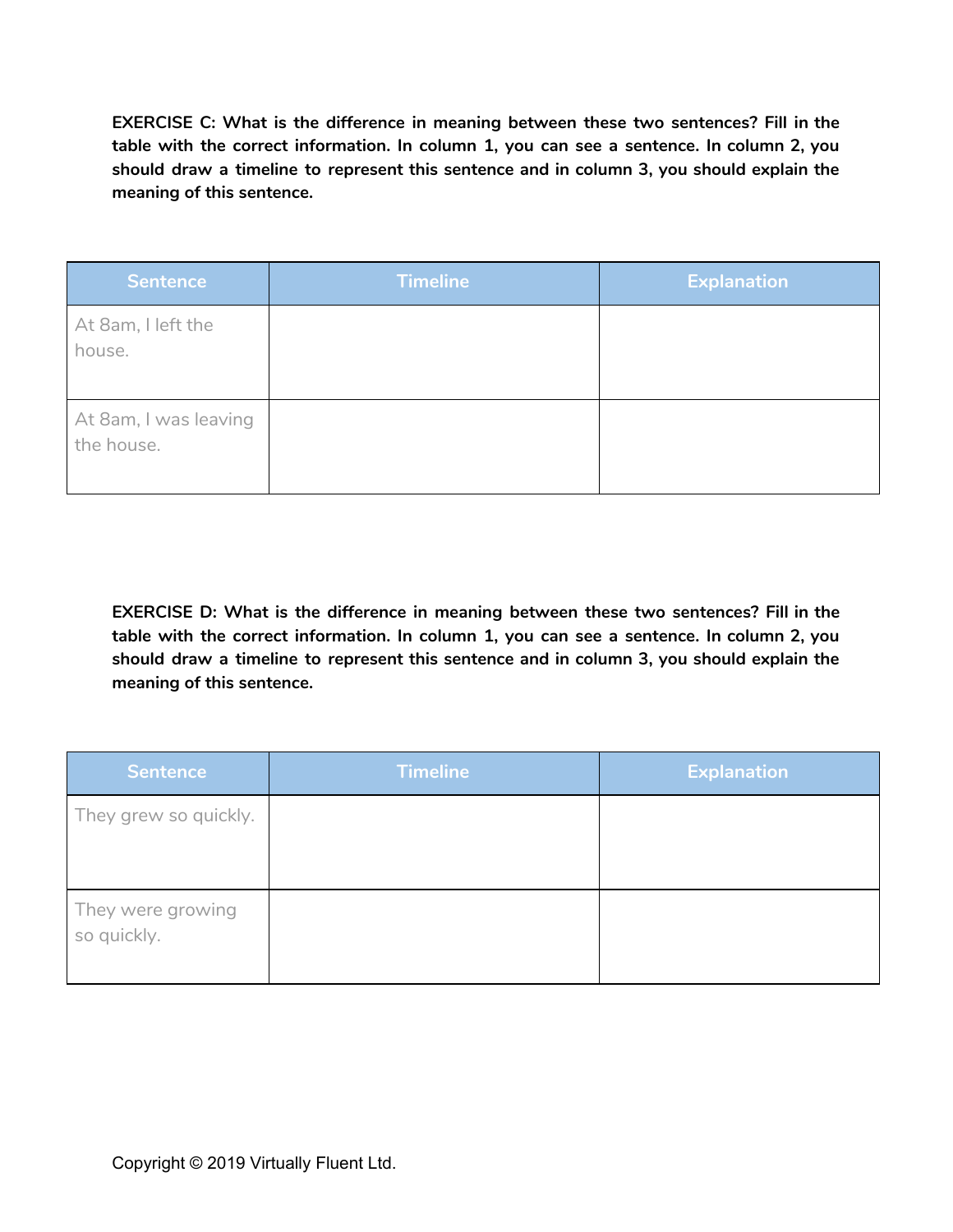

**EXERCISE A: Fill in the table below which describes the affirmative form of the past simple and past continuous tenses. In row 2, you should write the number of parts that this tense uses in the affirmative. In row 3, you should write the form of each tense in the affirmative. In row 4, you should write an example form using the verb TO WALK.**

| Category                  | <b>Past Simple</b> | <b>Past Continuous</b> |
|---------------------------|--------------------|------------------------|
| <b>Number of</b><br>parts |                    |                        |
| <b>Tense</b><br>structure |                    |                        |
| <b>Conjugation of</b>     |                    |                        |
| the verb "to              | You                | You                    |
| walk"                     | He                 | He                     |
|                           | She                | She                    |
|                           | It                 | It                     |
|                           | We                 | We                     |
|                           | they               | they                   |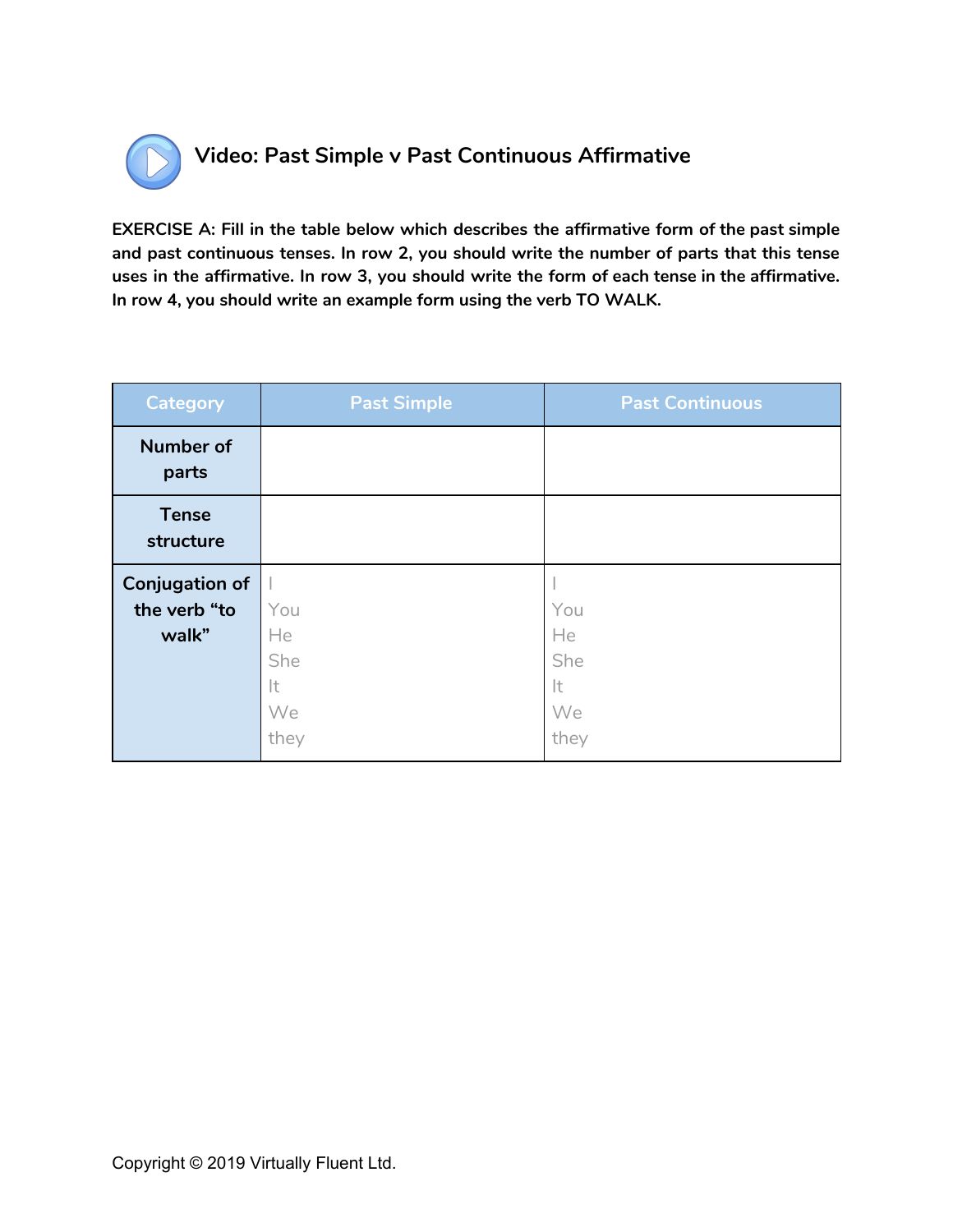

**EXERCISE A: Fill in the table below which describes the negative form of the past simple and past continuous tenses. In row 2, you should write the number of parts that this tense uses in the negative. In row 3, you should write the form of each tense in the negative. In row 4, you should write an example form using the verb TO WALK.**

| Category                  | <b>Past Simple</b> | <b>Past Continuous</b> |
|---------------------------|--------------------|------------------------|
| <b>Number of</b><br>parts |                    |                        |
| <b>Tense</b><br>structure |                    |                        |
| <b>Conjugation of</b>     |                    |                        |
| the verb "to              | You                | You                    |
| walk"                     | He                 | He                     |
|                           | She                | She                    |
|                           | It                 | It                     |
|                           | We                 | We                     |
|                           | they               | they                   |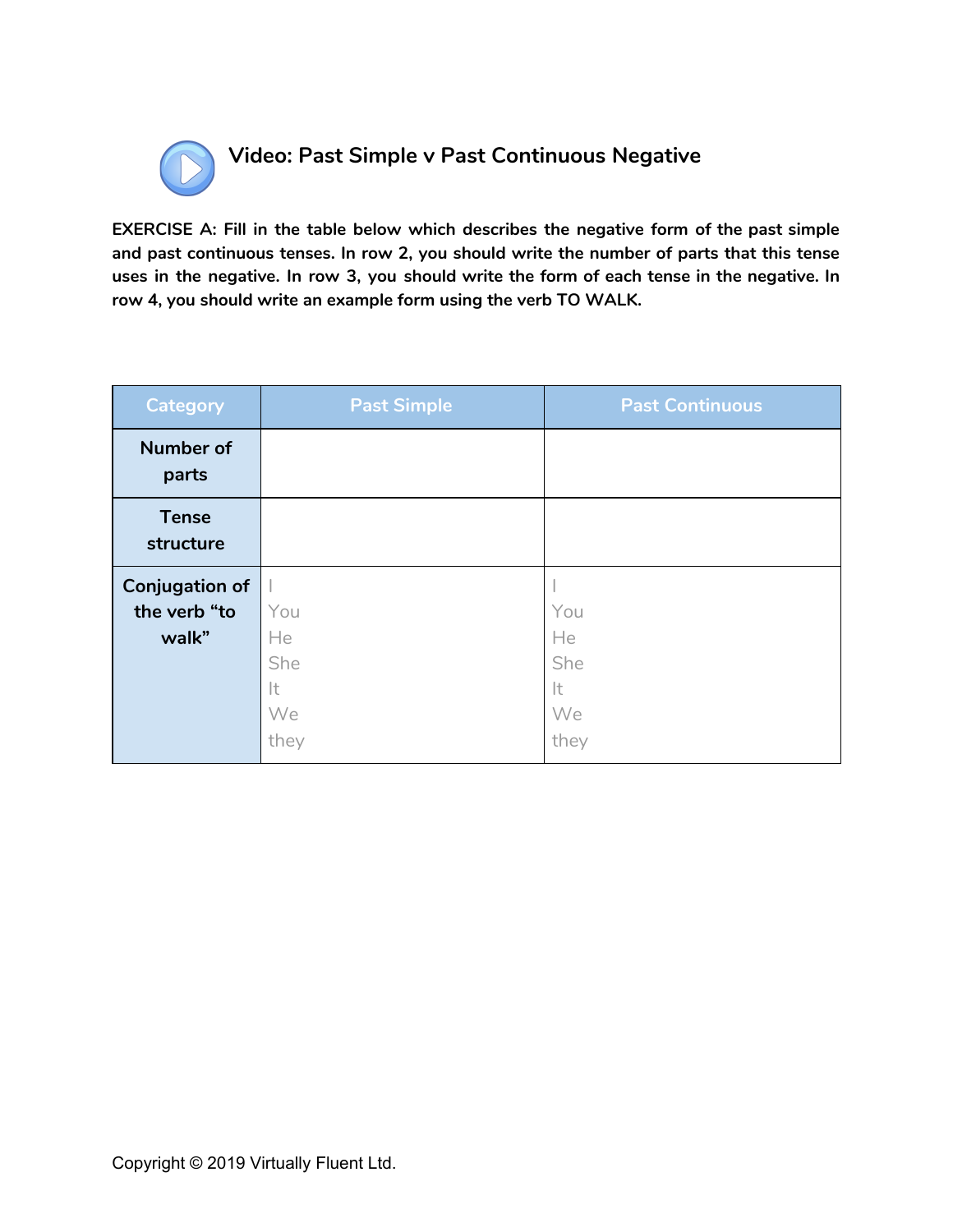

**EXERCISE A: There are 2 question forms in the past simple tense. You can see the acronyms below. What does each part of the acronym stand for? Write this in the spaces provided.**

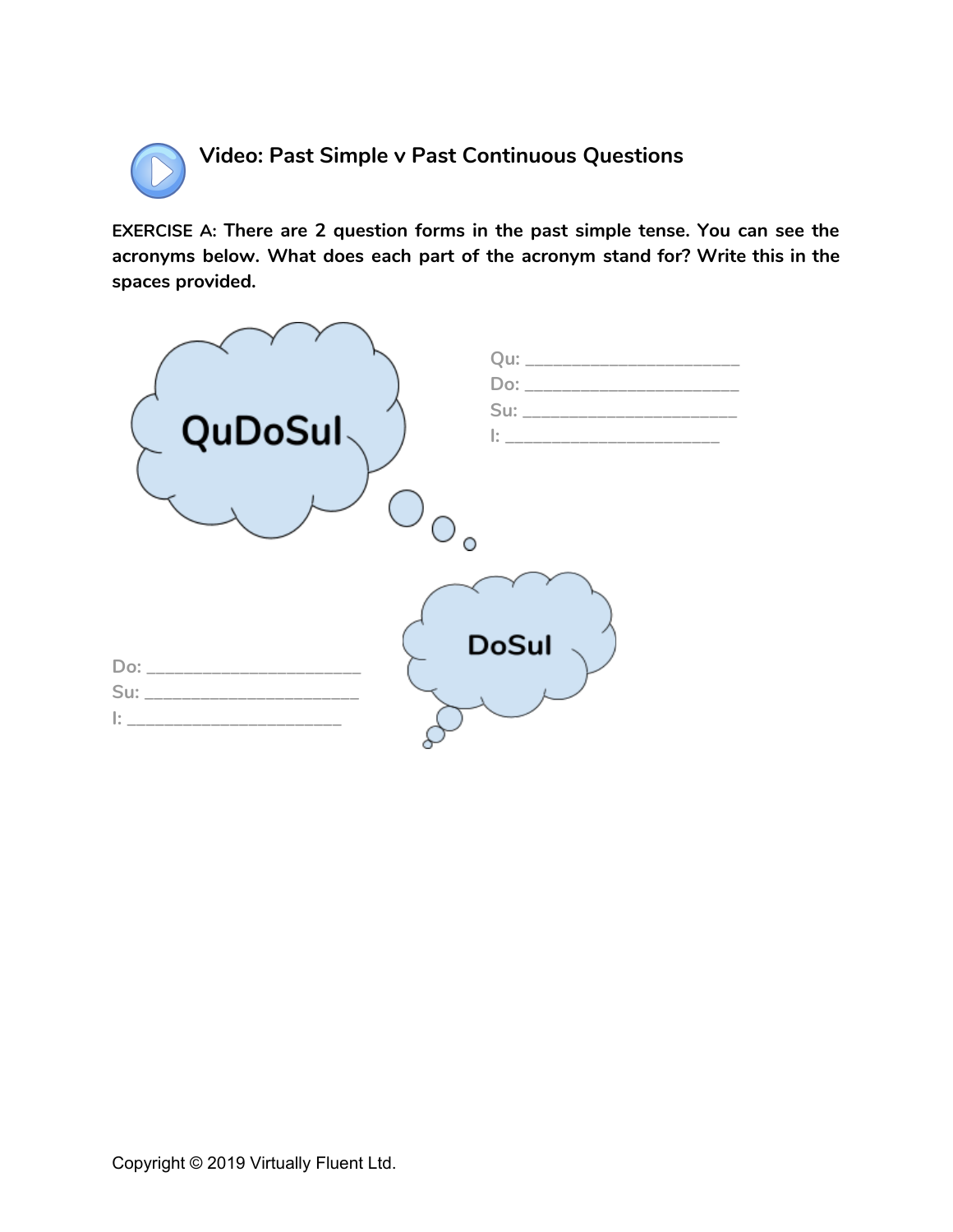**EXERCISE B: There are 2 question forms in the past continuous tense. You can see the acronyms below. What does each part of the acronym stand for? Write this in the spaces provided.**

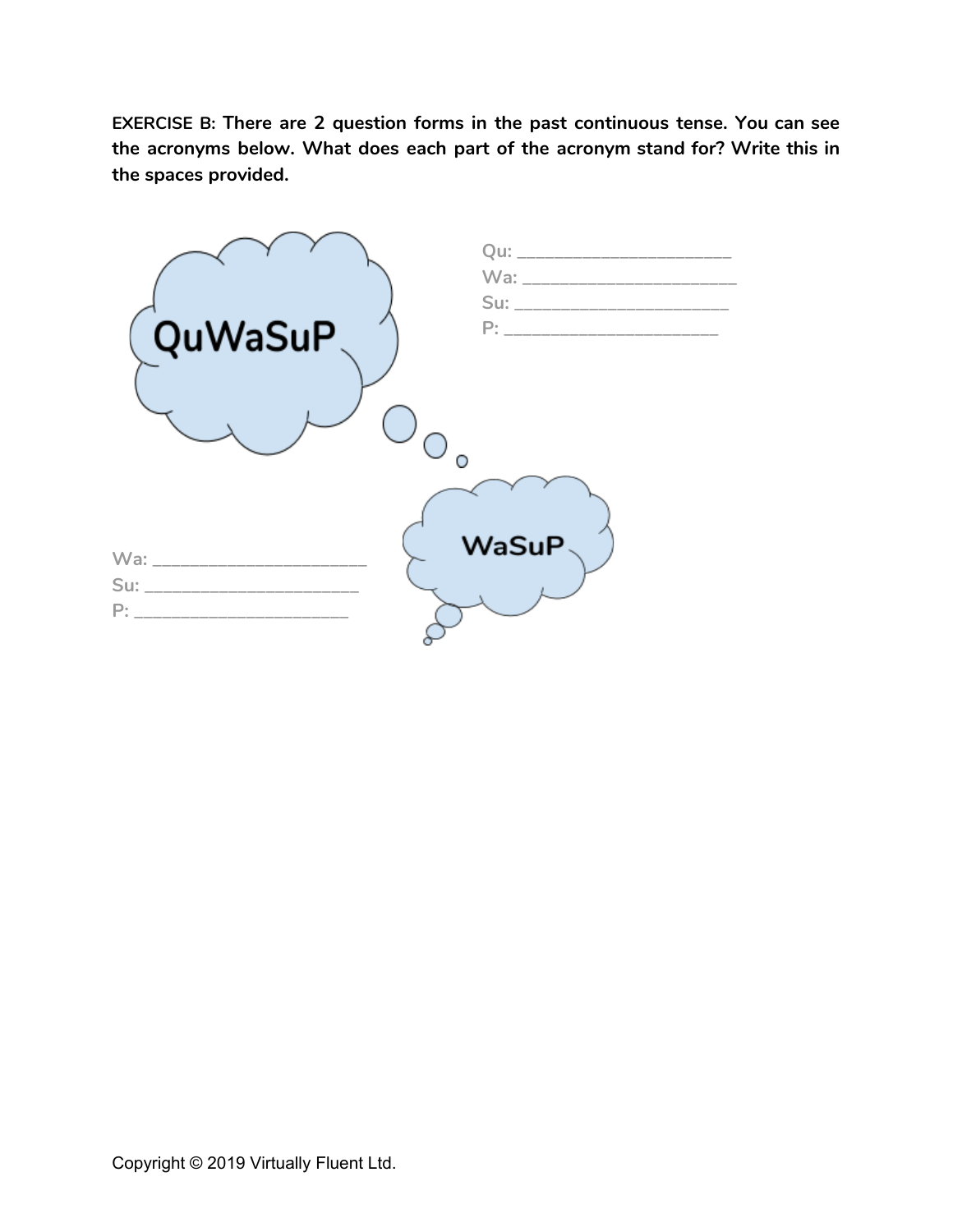

**EXERCISE A: If I ask the question "did you go?" there are two possible ways to respond. Fill in the gaps below to show the possible responses.**

|            | Subject   | Verb To Do |
|------------|-----------|------------|
|            |           |            |
| <b>Yes</b> | you       |            |
|            | he/she/lt |            |
|            | we        |            |
|            | they      |            |

|           | <b>Subject</b> | Verb To Do |
|-----------|----------------|------------|
|           |                |            |
| <b>No</b> | you            |            |
|           | he/she/lt      |            |
|           | we             |            |
|           | they           |            |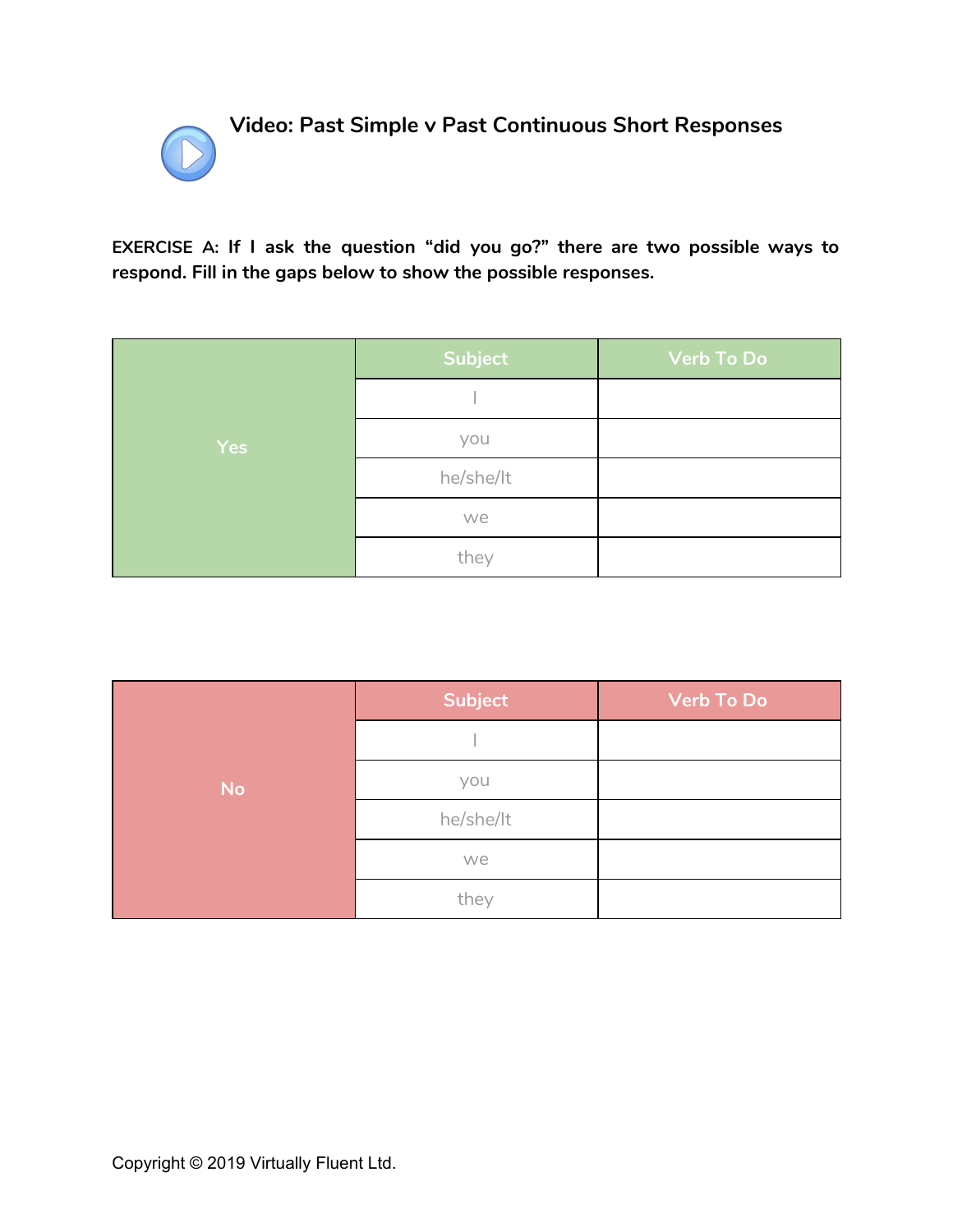**EXERCISE C: If I ask the question "was she shopping?" there are two possible ways to respond. Fill in the gaps below to show the possible responses.**

|            | <b>Subject</b> | Verb To Be |
|------------|----------------|------------|
|            |                |            |
| <b>Yes</b> | you            |            |
|            | he/she/lt      |            |
|            | we             |            |
|            | they           |            |

|    | Subject   | <b>Verb To Be</b> |
|----|-----------|-------------------|
|    |           |                   |
| No | you       |                   |
|    | he/she/lt |                   |
|    | we        |                   |
|    | they      |                   |